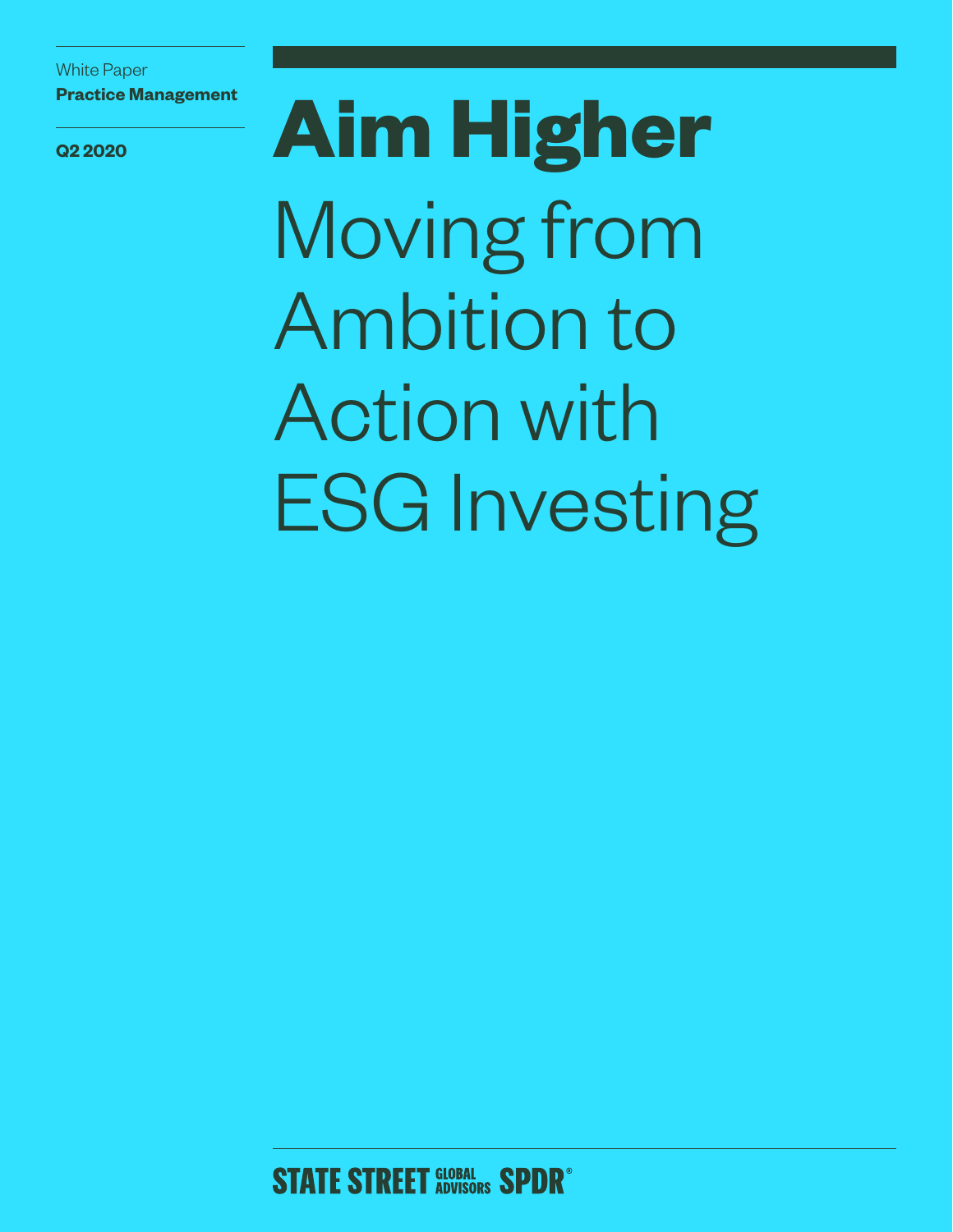| <b>Contents</b> | 03             | <b>ESG Investing: Better Decisions</b><br><b>Can Create Long-Term Value</b>                                                     |
|-----------------|----------------|---------------------------------------------------------------------------------------------------------------------------------|
|                 | 05             | <b>Aligning Investments with Client Values</b>                                                                                  |
|                 | 06             | <b>Types of ESG Strategies</b>                                                                                                  |
|                 | 07             | <b>Clearing Hurdles to Focus on</b><br><b>ESG's Benefits</b>                                                                    |
|                 | 07<br>08<br>09 | ESG Is More Than a Do-Good Mentality<br>Better Data Can Lead to Clearer Outcomes<br>How to Integrate ESG Principles Effectively |
|                 | 10             | <b>Focusing ESG Conversations</b>                                                                                               |
|                 | 11             | <b>Looking Ahead: Ongoing</b><br><b>ESG Education Is Key</b>                                                                    |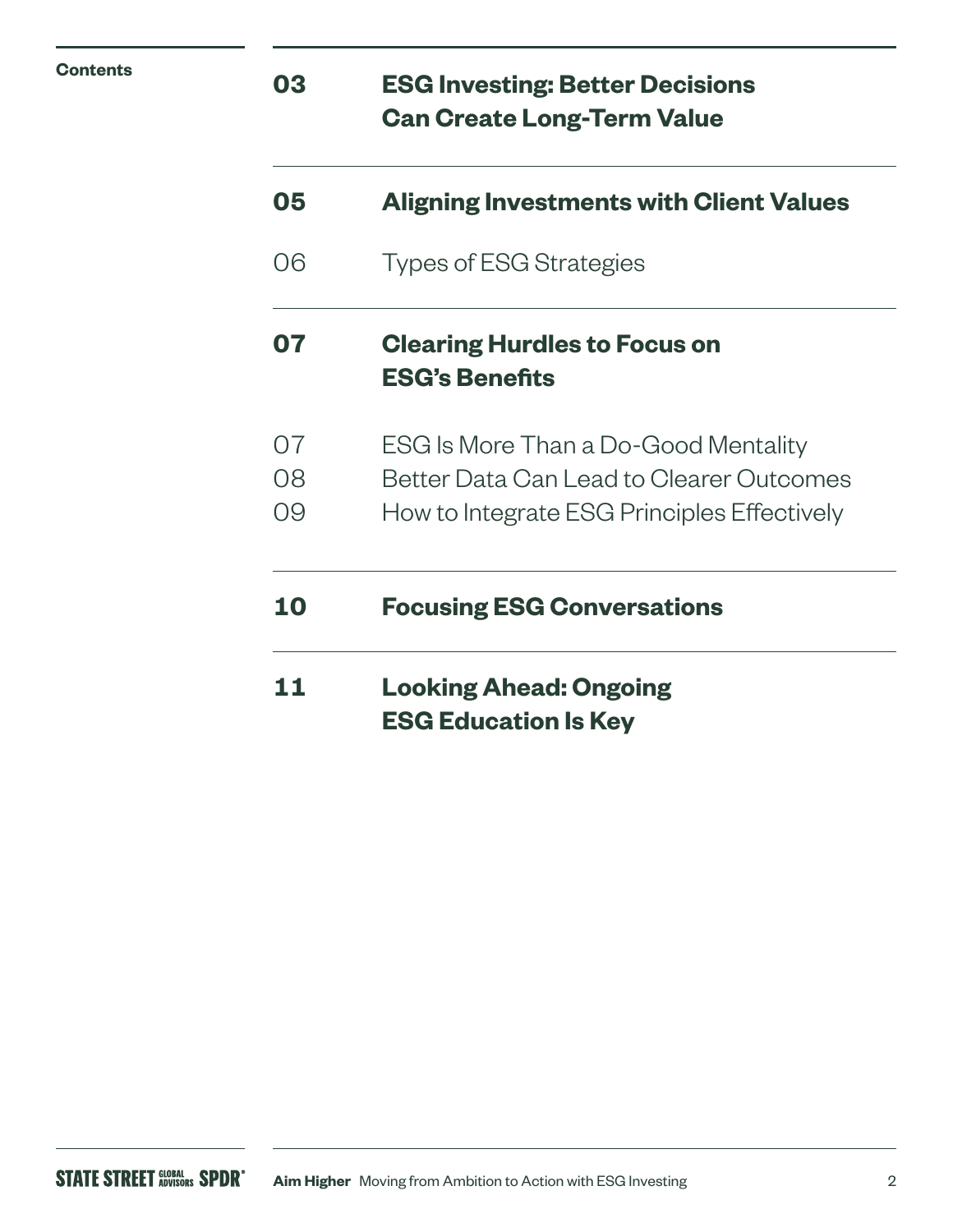# ESG Investing: Better Decisions Can Create Long-Term Value

ESG investing incorporates the assessment of a company's material environmental, social, and/or governance (ESG) factors into the investment process. We believe that, combined with conventional securities analysis, this approach can add value over the long term.

The \$30.7 trillion in ESG assets across five major global markets at the start of 2018 represents a 34% increase in two years.<sup>1</sup> Investor interest is growing, too. Seventy-five percent of Millennials believe it is important for their advisor to help them with ESG and/or Impact Investing. That compares with 63% for Gen X, 55% for Baby Boomers and 53% for the Silent Generation.<sup>2</sup>

Yet, despite strong industry growth rates and high satisfaction from investors with ESG investments, the financial advisor community has been slow to adopt ESG investing. Three key challenges remain:

- **1 Confusion around investment performance parity** ESG is not just a "do-good" mentality.
- **2 Lack of transparent, standardized data** Better data can lead to clearer outcomes.
- **3 Choice Overload** A framework can guide the effective integration of ESG.

Additionally, ESG's evolution has resulted in a mix of terminology across the industry. Phrases such as "Impact Investing" and "ESG integration" have become widespread, but what they actually mean isn't always clear. This lack of clarity can create confusion and impede progress.

| 1920s                                                                                                                                                 | 1930s                                                                                                                | 1990s                                                                                          | 2000s                                                                                                                                                                                                    |
|-------------------------------------------------------------------------------------------------------------------------------------------------------|----------------------------------------------------------------------------------------------------------------------|------------------------------------------------------------------------------------------------|----------------------------------------------------------------------------------------------------------------------------------------------------------------------------------------------------------|
| <b>Socially Responsible</b><br><b>Investing (SRI)</b> Rooted<br>in religious values and<br>exclusionary screens:<br>tobacco, alcohol and<br>gambling. | <b>Responsible Investing (RI)</b><br>Focused on governance<br>issues after the Depression<br>and corporate scandals. | <b>Sustainable Investing (SI)</b><br>Reflected increased<br>awareness about climate<br>change. | <b>Environmental, Social,</b><br>and Governance Investing<br><b>(ESG)</b> United Nations'<br>Principles of Responsible<br>Investing requires<br>incorporating ESG issues<br>into the investment process. |

Source: State Street Global Advisors, April 2020.

Figure 1 **Evolution of ESG Investing**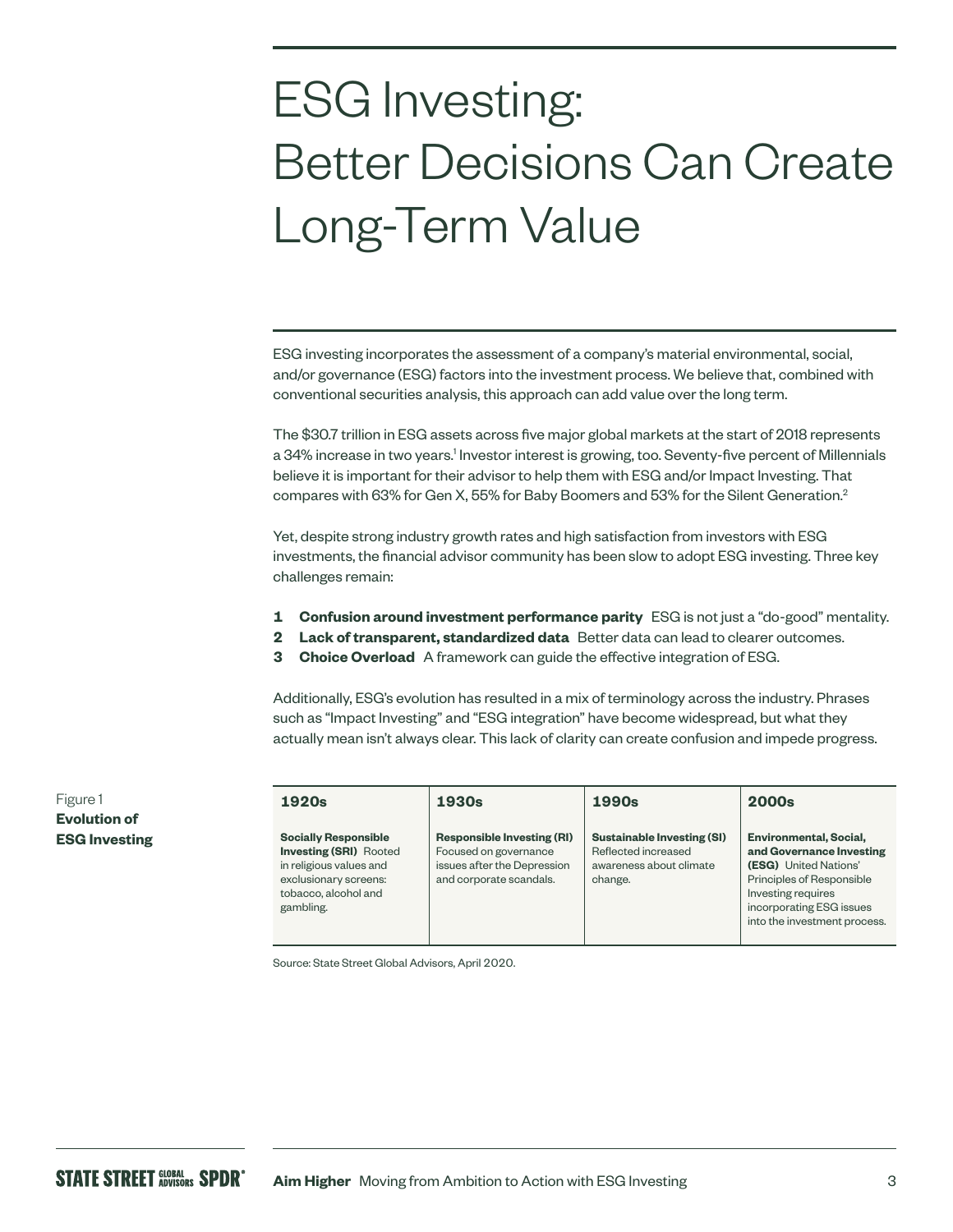Establishing a standard language to discuss ESG goals and strategies can help advisors communicate clearly with clients. It helps clients understand the features and benefits of ESG investing. Having a clear and straightforward framework for understanding and comparing options is the first step in guiding clients on ESG investing.

#### Figure 2 **Understanding ESG Terminology**

| <b>ESG Integration</b>        | Incorporates ESG data, alongside traditional financial analysis, into the<br>securities selection process.                                                                                                                                                           |  |  |  |
|-------------------------------|----------------------------------------------------------------------------------------------------------------------------------------------------------------------------------------------------------------------------------------------------------------------|--|--|--|
| <b>Environmental</b>          | Assesses how a company performs as a steward of the natural environment,<br>including energy consumption, water management, pollution, and other<br>material issues.                                                                                                 |  |  |  |
| <b>Social</b>                 | Examines how a company manages relationships with employees, suppliers,<br>customers and the communities in which it operates.                                                                                                                                       |  |  |  |
| Governance                    | Deals with a company's management, including executive pay, board<br>composition, transparency and shareholder rights.                                                                                                                                               |  |  |  |
| <b>Sustainable Investing</b>  | Takes into account environmental, social, and governance factors<br>throughout the investment process, in addition to conventional factors.<br>Often referred to as ESG investing, and vice versa.                                                                   |  |  |  |
| <b>Impact Investing</b>       | Targets a measurable positive social and/or environmental impact.<br>Investments are generally project specific.                                                                                                                                                     |  |  |  |
| <b>Exclusionary Screening</b> | Excludes from the investment universe those companies, sectors or<br>countries involved in activities that do not align with the moral values of<br>investors or with global standards around human rights, labor practices, the<br>environment and anti-corruption. |  |  |  |
| <b>Positive Screening</b>     | Tilts portfolio toward one of the following:                                                                                                                                                                                                                         |  |  |  |
|                               | Best-in-class companies outperforming peers in ESG measures                                                                                                                                                                                                          |  |  |  |
|                               | <b>ESG momentum</b> companies improving ESG measures more quickly<br>than peers                                                                                                                                                                                      |  |  |  |
|                               | Thematic investing companies solving specific ESG challenges<br>(climate change, gender diversity, etc.)                                                                                                                                                             |  |  |  |
| <b>Active Ownership</b>       | Entails engaging with companies and voting company shares on a variety<br>of ESG issues to initiate changes in behavior or in company policies and<br>practices.                                                                                                     |  |  |  |

Source: State Street Global Advisors, "Understanding & Comparing ESG Terminology: A Practical Framework for Identifying the ESG Strategy that is Right for You." 2017 Select terminology, this is not a comprehensive list.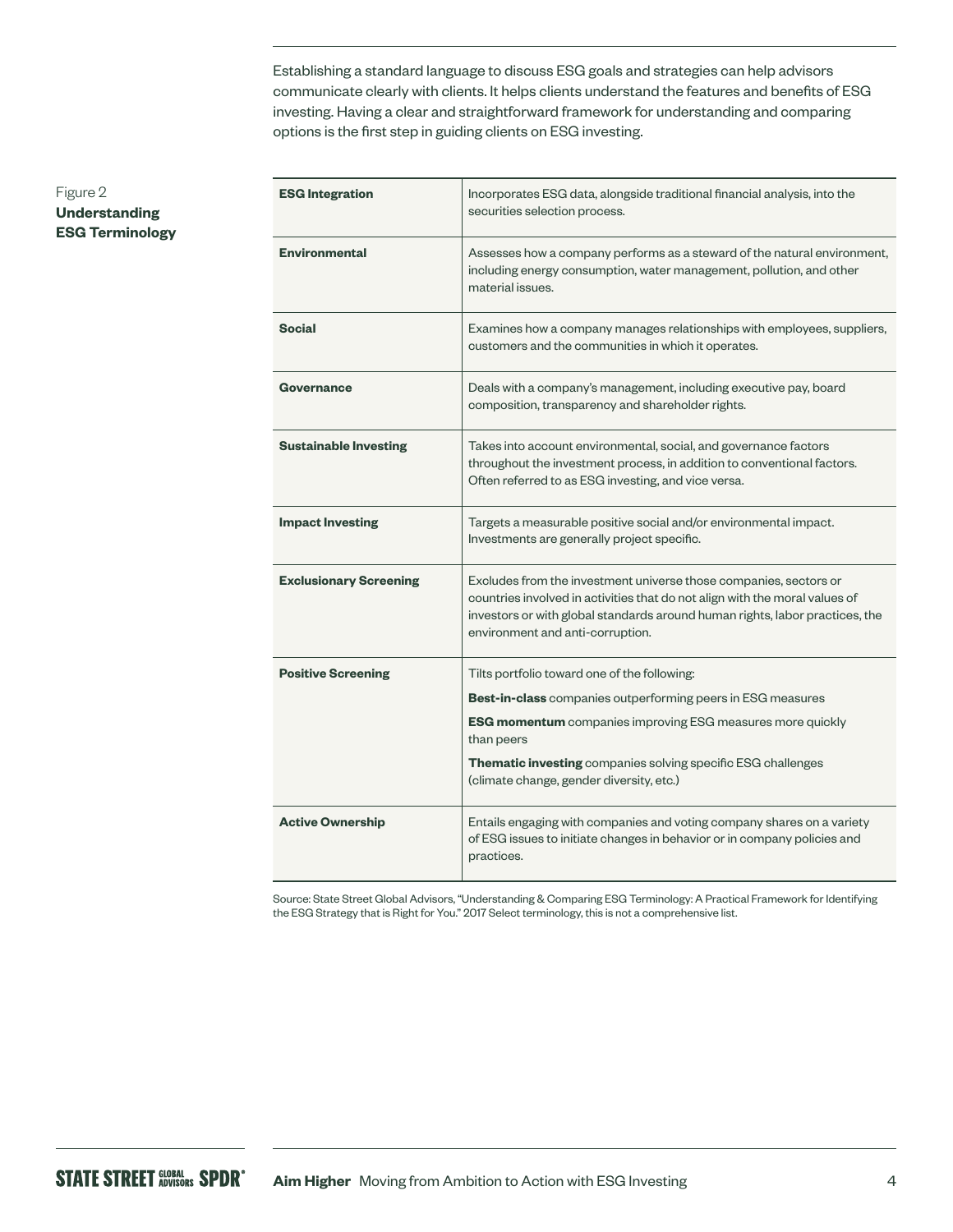# Aligning Investments with Client Values

To navigate uncertainty, investors are looking for investment strategies that are sustainable and offer potential for superior risk-adjusted returns.<sup>4</sup> Yet while some focus solely on financial returns, an increasing number of investors also value nontraditional benefits, such as targeting specific social or environmental outcomes.<sup>5</sup> By meeting this growing need, advisors can foster a powerful investment experience that strengthens client satisfaction in a deeply meaningful and personal way.

Because the motivations and goals are unique for each investor, creating the right ESG solution for each client requires identifying suitable strategies, providing useful education, and tracking progress toward long-term objectives.

| <b>Environment</b>         |  | <b>Social</b>                      | Governance                    |
|----------------------------|--|------------------------------------|-------------------------------|
|                            |  |                                    |                               |
| <b>Climate Change</b>      |  | <b>Working Conditions</b>          | <b>Executive Compensation</b> |
| <b>Resource Management</b> |  | <b>Health and Safety Issues</b>    | <b>Lobbying Efforts</b>       |
| Pollution                  |  | <b>Impact on Local Communities</b> | Philanthropy                  |
|                            |  |                                    |                               |

Source: State Street Center for Applied Research Survey of Retail Investors, December 2016.

Successfully incorporating ESG investing hinges on how well it fits with the client's investment goals. The increasing number of ESG strategies reflects the diversity of investor objectives, including:

- Avoiding or reducing ESG risks
- Seeking measurable impact
- Generating higher investment returns

To varying degrees, some of these objectives span different ESG strategies. And they are not mutually exclusive — multiple ESG strategies can be combined within a single investment vehicle to achieve the investor's specific goals. These strategies can be implemented across asset classes, investment styles and investment vehicles.

Figure 3 **Most Important ESG Issues for Investors**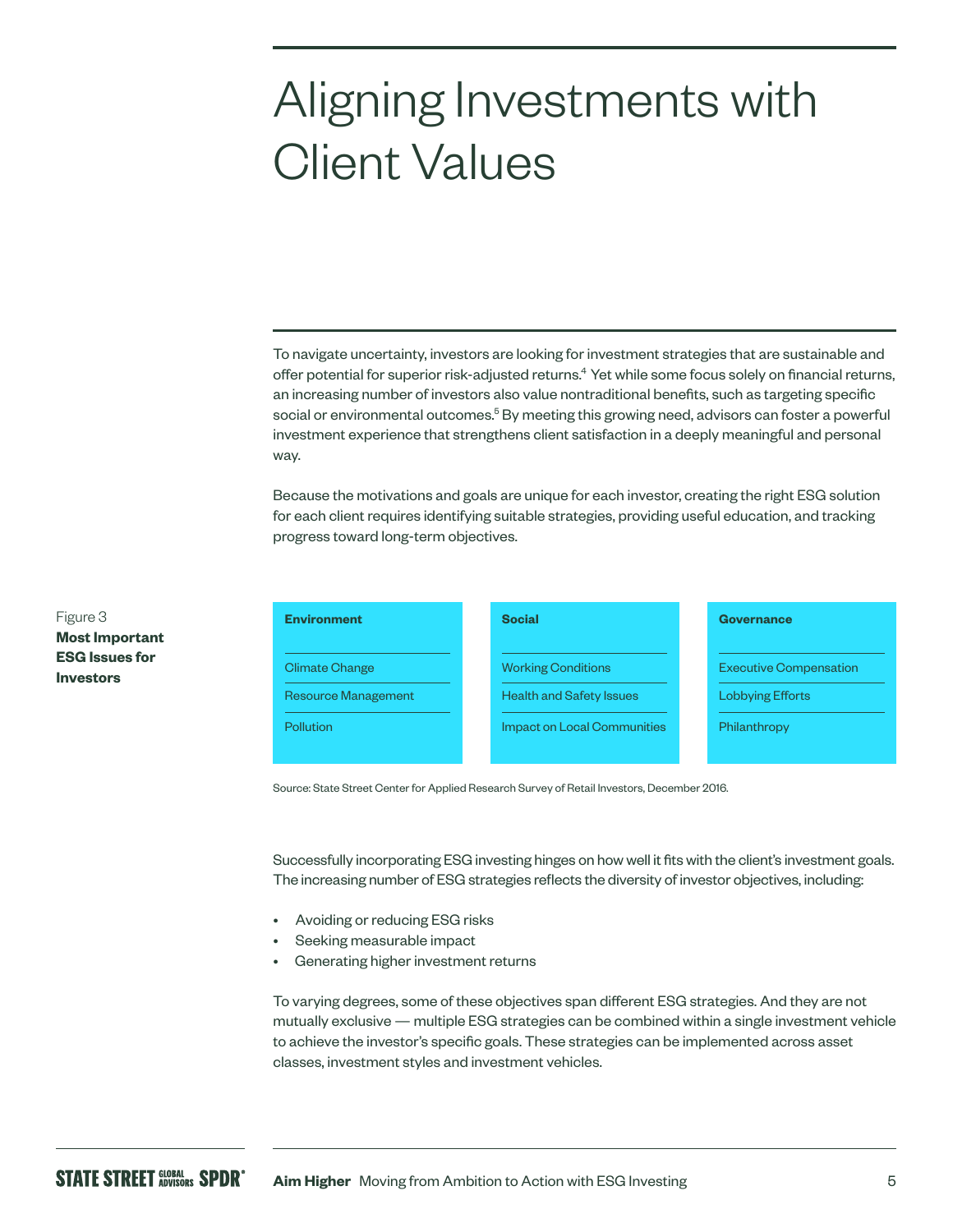### **Types of ESG Strategies**

**Impact Investing** Community investment fund that provides micro financing to low-income or disadvantaged communities.

**Exclusionary Screening** Equity fund that excludes companies with more than 5% of revenue generated from the sale of tobacco products.

**Positive Screening** Fixed income fund that holds municipal and corporate green bonds that invest in infrastructure projects to combat climate change.

**Active Ownership** Any type of fund (including those not labeled ESG) where the asset manager or asset owner engages directly with companies to influence positive change.

**ESG** Actively managed multi-asset fund that considers ESG factors in combination with conventional securities analysis.

Source: State Street Global Advisors, "Understanding & Comparing ESG Terminology: A Practical Framework for Identifying the ESG Strategy that Is Right for You." 2017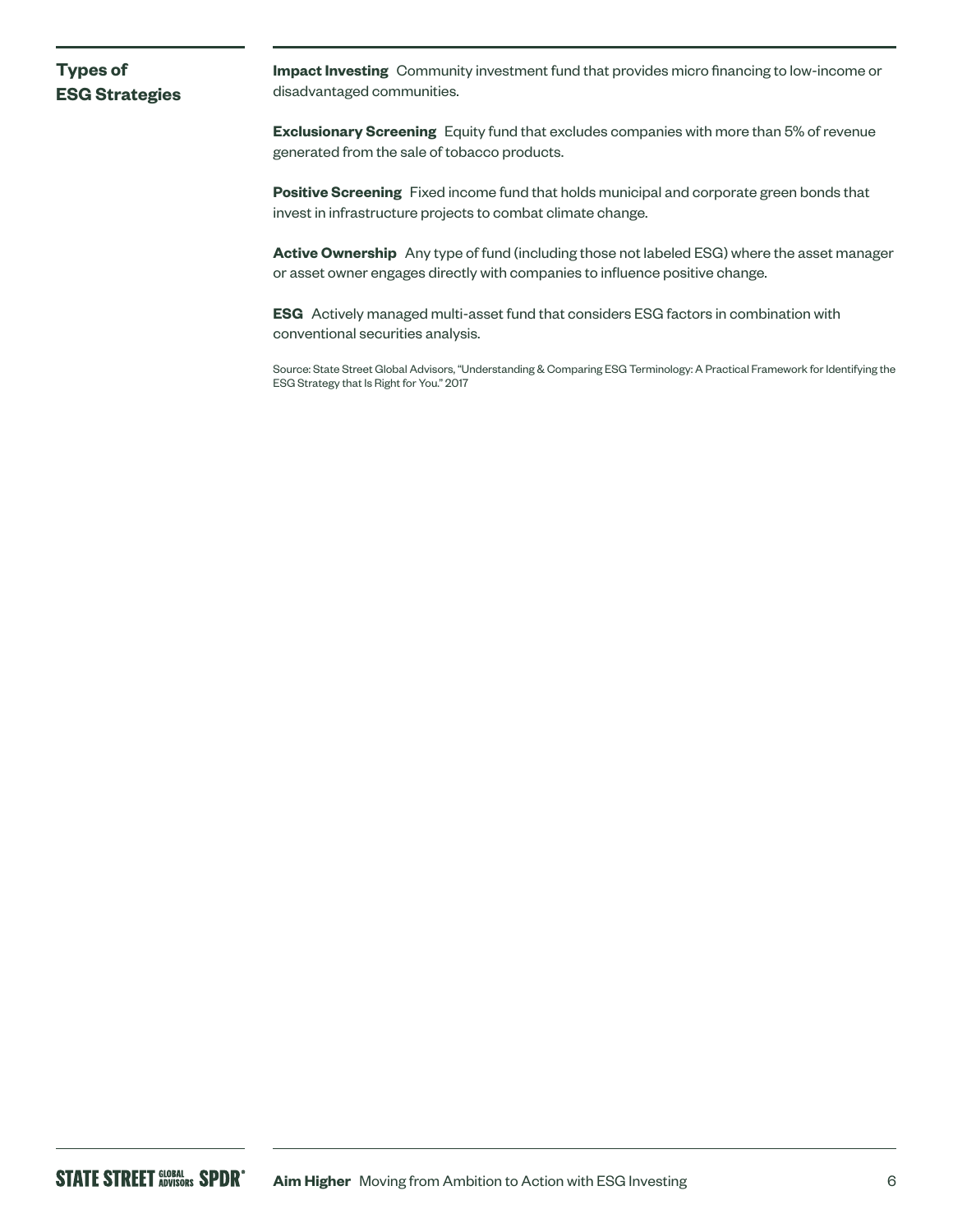# Clearing Hurdles to Focus on ESG's Benefits

Advisors are uniquely positioned to be a change agent in mainstreaming ESG investing. Investors need guidance in defining their ESG objectives and implementing the right solutions. They need informative discussions and compelling materials to help them understand the concepts.

- **1** ESG Is More Than a "Do-Good" Mentality
- **2** Better Data Can Lead to Clearer Outcomes
- **3** How to Integrate ESG Principles Effectively

### **ESG Is More Than a "Do-Good" Mentality**

There is a no-compromise approach when it comes to investors' performance expectations for ESG. These are investments, not donations, and financial performance is what keeps clients interested and invested. Sixty percent of ESG investors cite lower volatility and 54% cite lower downside risk as important reasons for incorporating ESG into their investment process.<sup>6</sup>

Industry and academic studies offer empirical evidence for potentially better long-term riskadjusted returns, lower downside and improved volatility in ESG strategies.<sup>7</sup> Mutual funds and separately managed accounts classified as sustainable investments have historically often met or exceeded broad market performance, both on an absolute and a risk-adjusted basis, across asset classes and over time.<sup>8</sup> Broader meta-analyses by Mercer,<sup>9</sup> Morningstar<sup>10</sup> and the University of Oxford<sup>11</sup> have found mostly favorable or neutral-to-favorable historical returns on socially responsible investing.

Sensible economic intuition supports this analysis. From a risk perspective, traditional investments that ignore ESG factors may miss capturing information beyond financial statements that indicate higher risk exposure. From a returns perspective, as these strategies continue to expand, a virtuous cycle comes into play where investor interest could reward companies with good ESG scores, motivating other companies toward good corporate citizenship.

### 69%

of ESG investors say ESG has helped manage volatility<sup>12</sup>

Past performance is not indicative of future results.

 $90\%$ 

of investors who have an advisor guiding them on impact investments are extremely satisfied or satisfied<sup>13</sup>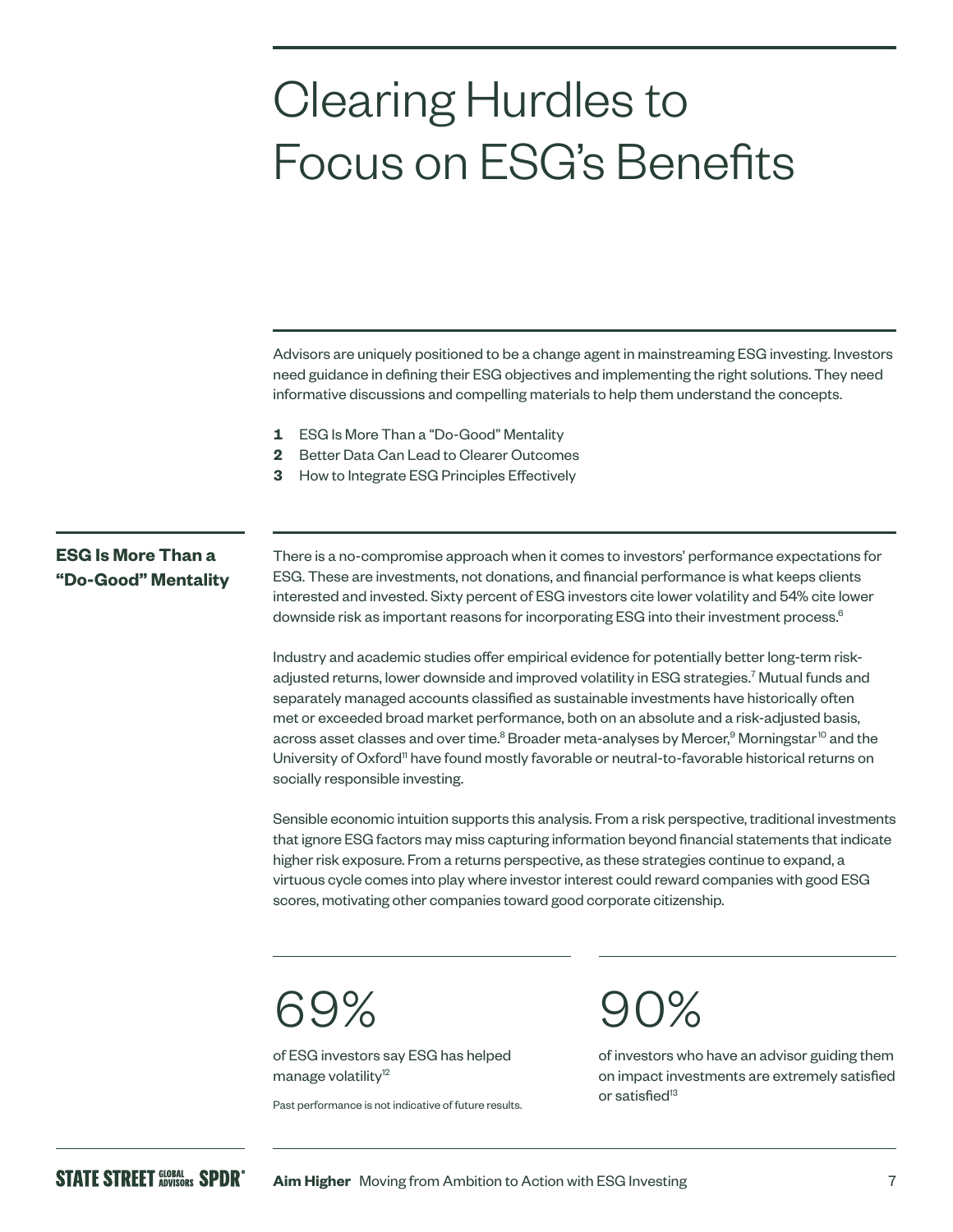### **Better Data Can Lead to Clearer Outcomes**

Better company data combined with better ESG research and analytics will lead to more advanced approaches to identifying and addressing material ESG issues. There has been significant progress in the number of companies disclosing ESG data, along with the breadth and depth of their data. But reporting methodologies still vary among companies, index providers and asset managers, creating challenges for investors seeking to compare ESG strategies. Quality and usefulness of data provided is still limited. Continued progress on standardization of reporting for companies should help.

Company-level data on ESG metrics are available from a wide range of providers, such as Sustainalytics, MSCI, Bloomberg and Thompson Reuters. Due to the cost of compiling and analyzing data, most company-level ESG information doesn't end up in the hands of advisors or individual investors. Fund-level information on ESG outcomes is improving — particularly for certain sectors, markets, and investment themes.

Additionally, the lack of consistency in reporting on financially material issues leaves room for some degree of subjectivity. For example, a company's rating on carbon output could be qualitative (management is committed to improving emissions), quantitative (proved reduction in carbon output by 25% by 2020), or binary (yes, the company has goals related to carbon emissions). Efforts to improve data are focusing generally on more quantitative data, along with better application of qualitative data.

Notably, the Sustainability Accounting Standards Board (SASB) framework identifies industryspecific financially material issues. This supports the increasing awareness that material issues vary across sectors and industries. In the financial sector, for example, governance issues (board representation, ethics, lobbying efforts) may weigh more heavily than environmental or social issues. In the energy sector, environmental issues are key (climate change, waste management, air quality). And in health care, social issues often dominate (human capital, diversity and opportunity, customer welfare).

The material ESG issues SASB identifies are likely to affect the financial condition or operating performance of companies within an industry. In fact, analysis using SASB's materiality framework found that companies that address material ESG issues and ignore immaterial ones outperform those that address both material and immaterial issues by 4% and outperform companies that address neither by nearly 9%.14



The illustration shows the effect on financial returns on investors' treatment of environmental, social, and governance (ESG) issues, annualized alpha. The study used data from 1992 to 2012 on companies' ESG performance across 45 industries in six sectors: financial services, health care, telecommunications, nonrenewable resource, services, and transportation. Source: McKinsey & Company, "Sustainability: What institutional investors should do next on ESG," June 2016; Mozaffar Khan, George Serafeim, and Aaron Yoon, Corporate sustainability: First evidence on materiality, Harvard Business School working paper, posted March 9, 2015, revised February 1, 2017, hbs.edu.

#### Figure 4 **Material Issues Affect Corporate Performance**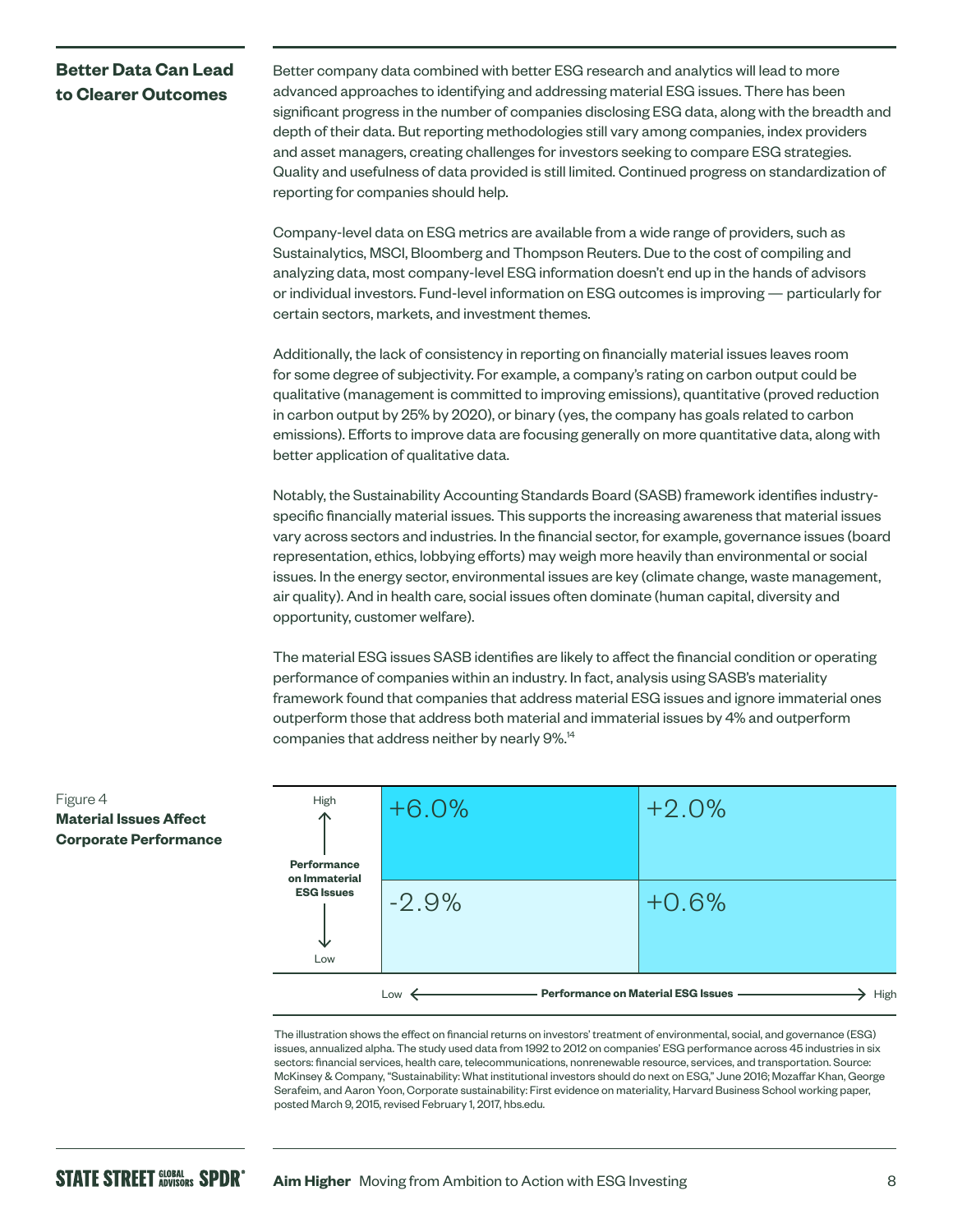Clients increasingly want to know what they own. Just as an actively managed fund may not produce alpha consistently, an ESG fund may address fewer material issues than expected. The reverse is also true — a fund or security that doesn't carry an ESG label may actually support positive ESG outcomes. Improved reporting can help advisors be proactive with their communications and more responsive to specific client inquiries. Institutional and individual investor demand is prompting more uniformity of metrics, increased availability and transparency of data, and better methods to address fund survivorship bias (which can distort comparisons of investment options).

While more work is needed in creating a consistent framework for companies, index providers and asset managers, current limitations are no reason to sit on the sidelines. We must not make the perfect the enemy of the good.

The ongoing challenges in obtaining clear and standardized ESG reporting makes it difficult for investors to determine how their portfolios are doing in terms of the issues they care about. In response, some institutions have embraced the idea of "materiality," derived from the concept of material information in accounting. Much as knowledge that could influence investors' decisions is deemed material, so too are ESG factors, which can have a measurable effect on an investment's financial performance (see Figure 4).

### **How to Integrate ESG Principles Effectively**

While the benefits of ESG investing may be clear, sometimes the best path for clients to take isn't as obvious. Some clients may want to dip a toe into ESG investing; others may want to commit a significant part of their portfolio. A groundswell of investor interest has triggered a large and growing set of ESG options to meet a wide range of investor needs. The investor's need for advice in navigating these options is the advisor's opportunity to add value in a meaningful way.

Whatever the client's goal, advisors will need to optimize ESG investment opportunities across a range of asset classes and the risk spectrum. Consider these practical portfolio considerations:

**Scope of the Portfolio** Choose exposure across the entire portfolio or by asset class — public equity, private equity, fixed income, alternatives and multi-asset; US only, developed markets, emerging markets or global.

**Intended Impact** Define objectives to identify the right ESG strategy — thematic (renewable energy), targeted (environmental) or comprehensive (ESG).

**Implementation Considerations** Determine investment vehicles — mutual funds, ETFs, separate accounts, model portfolio, and full integration.

The nature of this conversation is that it's focused on client goals and it highlights the advisor's value-add. It may not necessarily be a linear process, because these considerations are so interrelated. It's not intended to be a one-and-done achievement. Client motivations will shift over time, and portfolios should adapt to changes.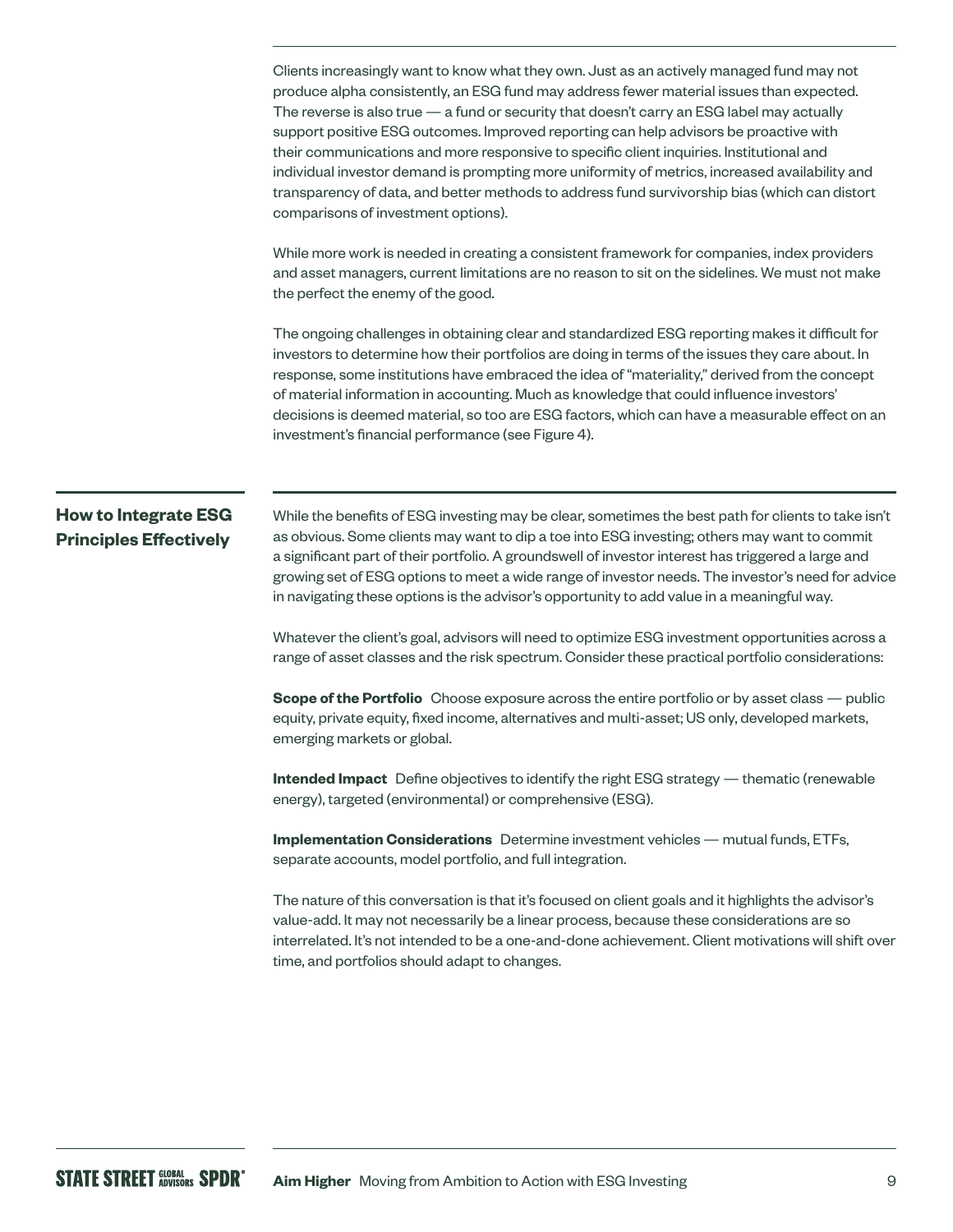# Focusing ESG Conversations

Effective integration of ESG principles into a portfolio begins with a client-focused process not a product-focused process. Our framework below can help advisors have rewarding ESG conversations with clients.

| <b>Identify a Clear Entry Point</b> | What are the client's investment objectives? Determine if<br>integrating ESG considerations fits the long-term plan.<br>What are the client's ESG priorities? Educate as part of the<br>discovery process. Clarify the motivation to inform the journey, narrow<br>the focus and shape priorities.<br>Where are the market opportunities? Target opportunities to<br>identify resources and select ESG investment strategies. |
|-------------------------------------|-------------------------------------------------------------------------------------------------------------------------------------------------------------------------------------------------------------------------------------------------------------------------------------------------------------------------------------------------------------------------------------------------------------------------------|
| <b>Keep Risk in Perspective</b>     | What are the client's desired outcome priorities? (values-based                                                                                                                                                                                                                                                                                                                                                               |
|                                     | and risk-based aspects of implementation) Select degree of portfolio<br>integration.                                                                                                                                                                                                                                                                                                                                          |
|                                     | How much of a client's portfolio will be allocated to ESG                                                                                                                                                                                                                                                                                                                                                                     |
|                                     | strategies? Assess the broader asset allocation to keep the<br>investment plan level properly balanced. Avoid introducing sector or<br>style biases.                                                                                                                                                                                                                                                                          |
|                                     | How inclusive does the client want to be in applying ESG? Review<br>personal values and risk framework with clients to help them<br>understand ESG investing considerations.                                                                                                                                                                                                                                                  |
|                                     |                                                                                                                                                                                                                                                                                                                                                                                                                               |
| <b>Take the Long-View</b>           | What is the client's time horizon and intended impact?<br>(identification of tactical opportunities; sleeve of a portfolio or total<br>integration) Understand the client's perspective and align expectations<br>on nonfinancial outcomes and reporting.                                                                                                                                                                     |
|                                     | How does the client define and measure success? (strategies;                                                                                                                                                                                                                                                                                                                                                                  |
|                                     | optimization techniques and expense considerations) Define success<br>as part of the investment plan evaluation. Maintain the principle of<br>high-impact investing. ESG does not require sacrificing performance.<br>Modify ongoing reporting to address client's priorities. Reallocate<br>portfolio as motivations shift.                                                                                                  |
|                                     |                                                                                                                                                                                                                                                                                                                                                                                                                               |

Source: State Street Global Advisors.

**Talking to Clients About ESG Investing**

Figure 5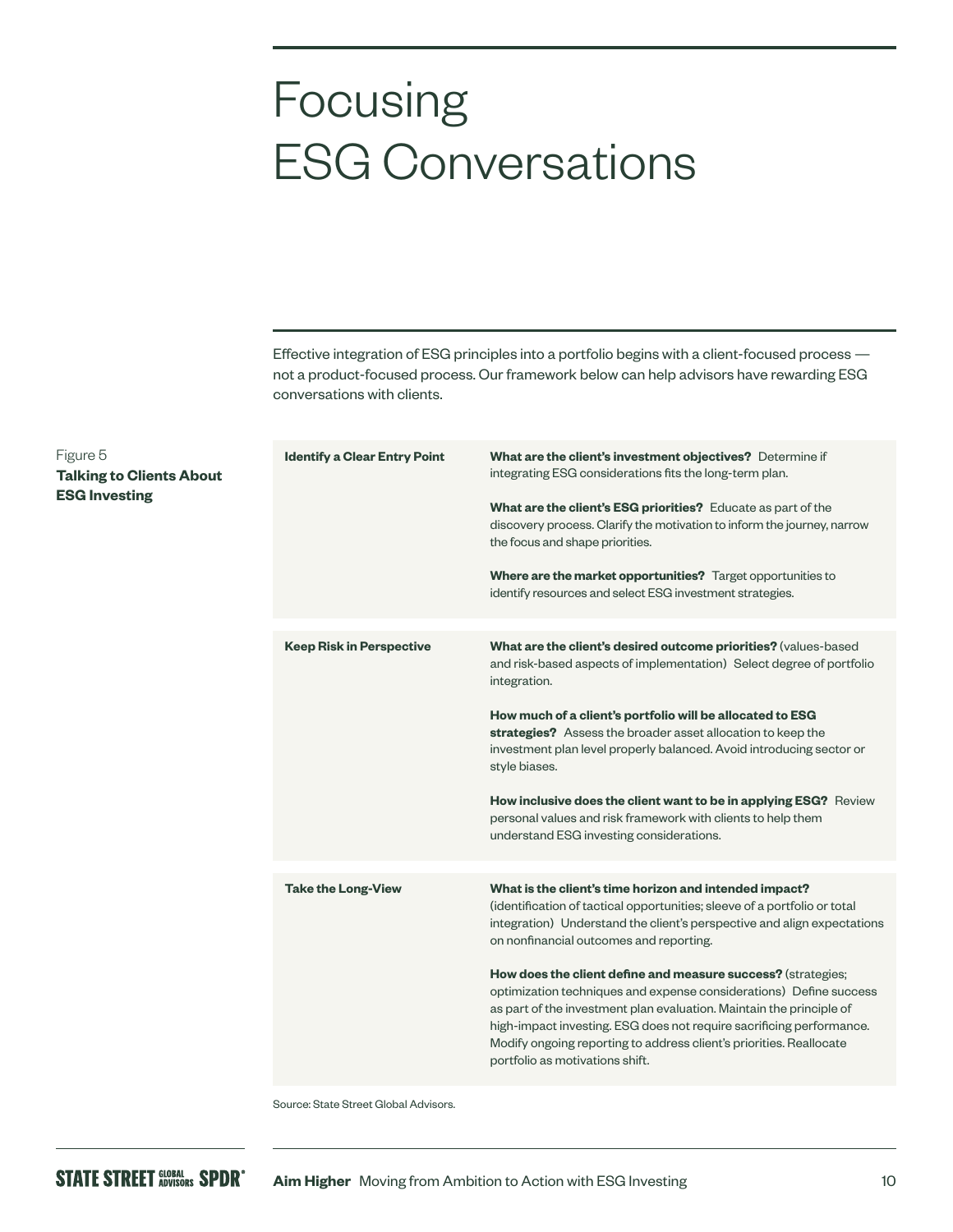### Looking Ahead: Ongoing ESG Education Is Key

To help advisors hone their analysis of ESG and get more comfortable having conversations with clients, the CFA Institute, US Forum for Sustainable and Responsible Investment, Money Management Institute and United Nation's Principles for Responsible Investment provide information on incorporating ESG data into security analysis, academic and industry research, and recent trends. Some also offer courses for continuing education credit.

Whether advisors choose to build ESG capabilities in-house or outsource them, effective communication with clients remains the key. Clients need a solid understanding of ESG terminology and its investment rationale to fully appreciate ESG options and benefits. And providing portfolio examples that are relatable and connect back to the client's motivations brings ESG investing to life.

As investors have become more educated on ESG investing, the hurdles to managing an ESGoriented portfolio have been steadily shrinking:

- Companies are adopting more sustainable business practices
- ESG data is becoming more robust, and transparency is increasing
- More resources are available to help advisors understand, communicate and implement ESG options

Most importantly, the track record continues to show that ESG strategies have the potential for better risk-adjusted returns than do conventional strategies that ignore these ESG factors.

Advisors can provide the clarity that informs the client's ESG journey, narrows the focus, and shapes priorities. ESG promotes investing with greater precision — applying a broader lens to more deeply analyze investments. So whether clients want to identify investments that match their values or pursue better long-term performance, ESG can help them meet their investment goals. It's a new way of valuing the future.

What began as a vehicle for expressing one's values has evolved into a means of adding value to a portfolio. As State Street Global Advisors President and CEO Cyrus Taraporevala observes, *"Addressing material ESG issues is good business practice and essential to a company's long-term financial performance — a matter of value, not values."*